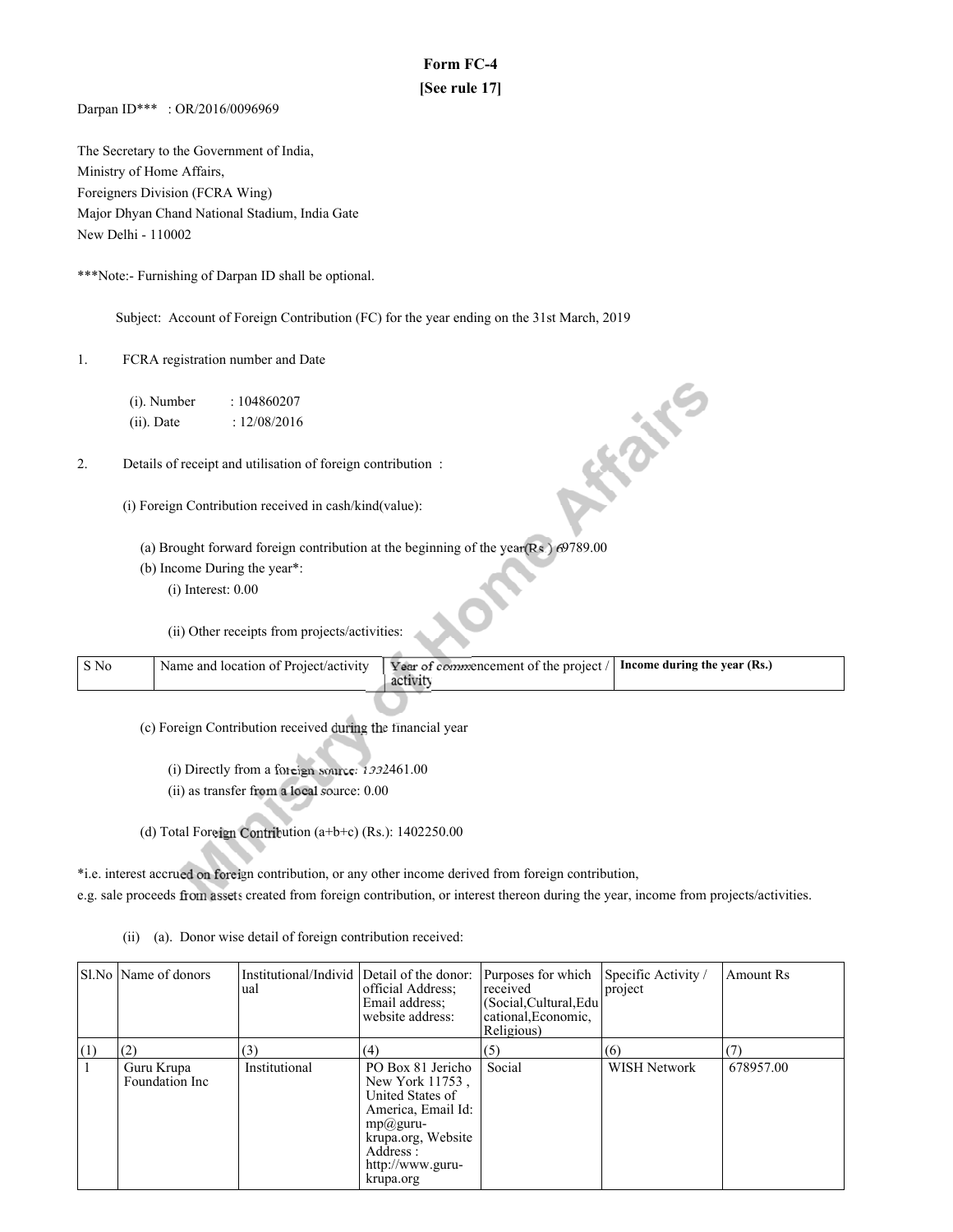|                | Sl.No Name of donors             | Institutional/Individ Detail of the donor:<br>ual | official Address;<br>Email address:<br>website address:                                                                                                                                         | Purposes for which<br>received<br>(Social, Cultural, Edu<br>cational, Economic,<br>Religious) | Specific Activity /<br>project | <b>Amount Rs</b> |
|----------------|----------------------------------|---------------------------------------------------|-------------------------------------------------------------------------------------------------------------------------------------------------------------------------------------------------|-----------------------------------------------------------------------------------------------|--------------------------------|------------------|
| $\overline{2}$ | Debra Pennington                 | Individual                                        | Plot No. $526D$<br><b>CDA10</b> Cuttack<br>753014 Odisha.<br>United States of<br>America, Email Id:<br>debra.pennington@<br>icloud.com.<br>Website Address:                                     | Social                                                                                        | <b>WISH Network</b>            | 12620.00         |
| 3              | <b>GRASSROOTS</b><br><b>ASIA</b> | Institutional                                     | PO Box 6750<br>Snowmass Village<br>CO 81615, United<br>States of America,<br>Email Id:<br>$info(\hat{\omega})$ grassrootsasi<br>a.org, Website<br>Address:<br>http://www.grassro<br>otsasia.org | Social                                                                                        | <b>WISH Network</b>            | 640084.00        |
| 4              | Kriya Yoga Centre                | Institutional                                     | Pottendorfer Str 69,<br>2523 Tattendorf,<br>Austria, Austria,<br>Email Id:<br>kyc@kriya.eu,<br>Website Address:<br>http://www.kriyayo<br>ga-europe.org                                          | Social                                                                                        | WISH Network                   | 800.00           |

(b) Cumulative purpose-wise amount of all foreign contribution donation received :

| Sl.No | hirnosa<br>טשי | um  |
|-------|----------------|-----|
|       | Social         | .00 |

## 3. Details of Utilization of foreign contribution:

(a) Details of activities/projects for which foreign contribution has been received and utilised (in rupees)

| Sl. No. | Name of<br>project/acti ocation<br><b>vity</b> | Address/L                                                           | Previous Balance |         | Receipt during the year Utilised |         |                              |         | Balance          |         |
|---------|------------------------------------------------|---------------------------------------------------------------------|------------------|---------|----------------------------------|---------|------------------------------|---------|------------------|---------|
|         |                                                |                                                                     | In cash          | In Kind | ∣In cash                         | In Kind | In cash                      | In Kind | In cash          | In Kind |
| (1)     | (2)                                            | (3)                                                                 | (4)              | (5)     | (6)                              | (7)     | (8)                          | (9)     | (10)             | (11)    |
|         | WISH<br>Network                                | Plot No<br>1289<br>CDA10<br>Cuttack<br>Orissa <sup>753</sup><br>014 | 69789.00         | 0.00    | 1332461.0<br>O                   | 0.00    | 1158671.0 0.00<br>$\theta$   |         | 243579.00        | 0.00    |
| Total   |                                                |                                                                     | 69789.00         | 0.00    | 1332461.0   0.00                 |         | 1158671.0   0.00<br>$\theta$ |         | 243579.00   0.00 |         |

(b) Details of utilisation of foreign contribution:

- (i) Total Utilisation\*\* for projects as per aims and objectives of the association (Rs.):1016031.00
- (ii) Total administrative expenses as provided in rule 5 of the Foreign Contribution
	- (Regulation) Rules, 2011 (Rs.) :86489.00

\*\* It is affirmed that the utilisation of foreign contribution is not in contravention of the provisions contained in the Foreign Contribution(Regulation) Act, 2010 (42 of 2010) and more particularly in section 9 and section 12 of the Act which, inter-alia, states that the acceptance of foreign contribution is not likely to affect prejudicially

- (A) the soverignty and integrity of india; or.
- (B) the security, strategic, scientific or echnomic interest of the state; or
- (C) the public interest; or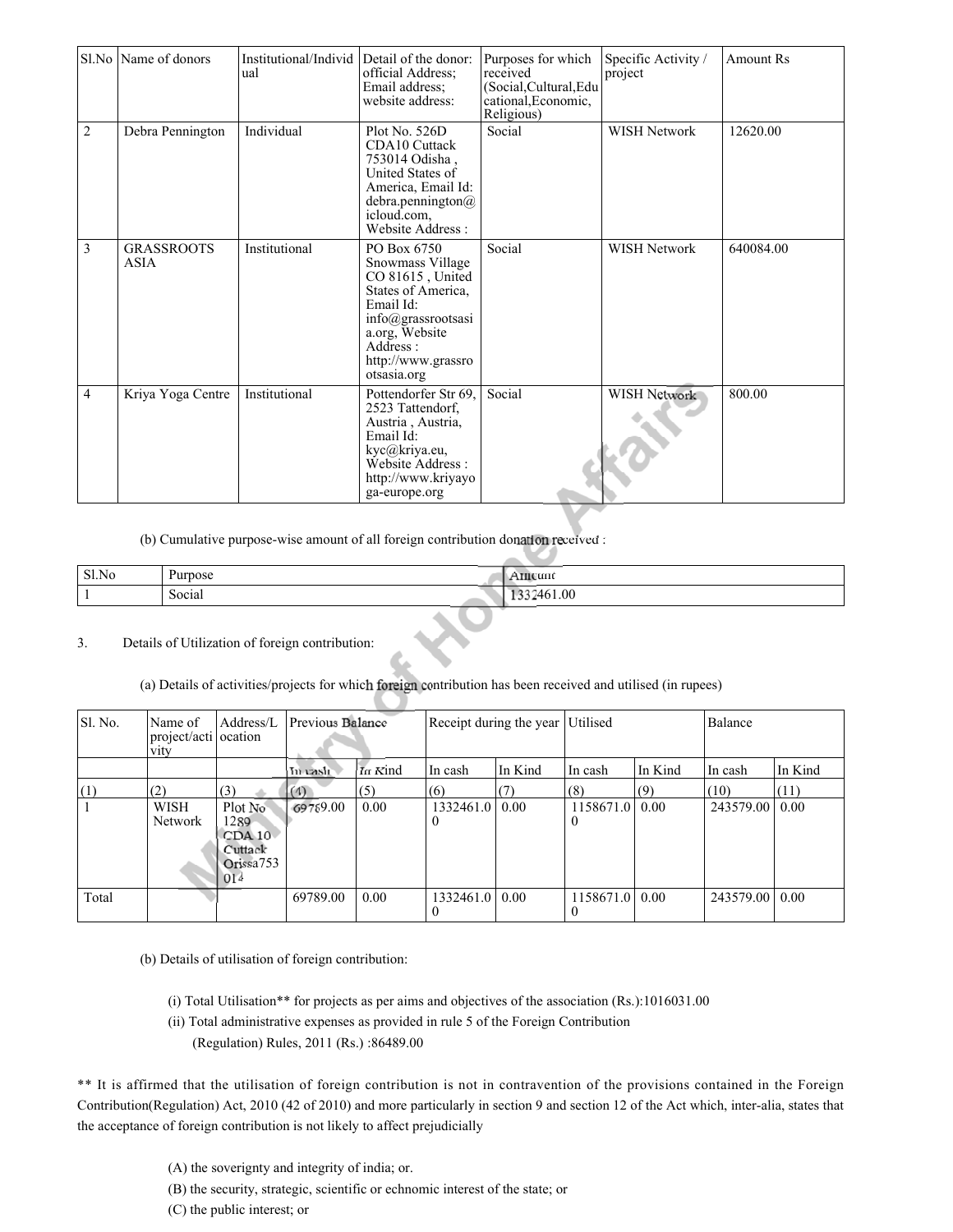- (D) freedom or fairness of election to any legistature; or
- (E) friendly relations with any foreign state; or
- (F) harmony between religious, racial, social, lingusitic or relgional groups, castes or communities.
- (c) Total purchase of fresh assets (Rs.)

| Sl. No. | Activity in the name of Association | Details                       | Purpose              | Total (in Rs.) |
|---------|-------------------------------------|-------------------------------|----------------------|----------------|
| (i)     | Creation of movable assests         | vocational training equipment | Women<br>Empowerment | 56151.00       |
|         | Total                               |                               |                      | 56151.00       |

#### (d) FC transferred to other associations

| Sl. No. | Name<br>association<br>the<br>` OI | Date                          | irpose<br>'uι | Amoun |
|---------|------------------------------------|-------------------------------|---------------|-------|
|         | $\overline{\phantom{a}}$<br>$\sim$ | $\overline{\phantom{a}}$<br>- | I Д           | . .   |

AFRICATE

(e) Total utilisation In the year (Rs.)(b+c+d) 1158671.00

### 4. Details Of unutilised foreign contribution:

(i) Total FC invested in term Deposits (Rs.):

| Sl. No. | Details                          | Total(in Rs.)     |
|---------|----------------------------------|-------------------|
| (i)     | Opening Balance of FD            | 0.00              |
| (ii)    | FD made during the year          | 0.00              |
| (iii)   | Less: realisation of previous FD | $\overline{0.00}$ |
|         | Closing balance of FD            | 0.00              |

(ii) Balance of unutilised foreign contribution, in cash/bank, at the end of the year(Rs):

(a) Cash in hand: 189.00

(b) in FC designated bank account:  $243390.00$ 

- (c) in utilisation bank account(s):  $0.00$
- 5. Details of foreigners as Key functionary/working/associated:  $1.00$
- 6. Details of Land and Building remained unutilised for more than two year:

| Sl. No. | Location of Land and<br>Building | $\mathbf{r}$<br>Year of acquisition   | Purpose of acquisition | Reason of unutilisation |
|---------|----------------------------------|---------------------------------------|------------------------|-------------------------|
|         | $\sqrt{2}$<br>∼                  | $\lambda$<br>$\overline{\phantom{0}}$ |                        |                         |

(7) (a) Details of designated FC bank account for receipt of Foreign Contribution (As on 31st March of the year ending):

| Name of the<br>Bank           | <b>Branch Address</b><br>With pincode)                                    | Phone No. | E-mail | <b>IFSC</b> Code | Account No  | Date of Opening<br>Account |
|-------------------------------|---------------------------------------------------------------------------|-----------|--------|------------------|-------------|----------------------------|
| (1)                           | (2)                                                                       | $(3)$ .   | (4)    | (5)              | (6)         |                            |
| <b>STATE BANK</b><br>OF INDIA | Cuttack Main.<br>Collectorate<br>Compound.<br>Cuttack, Orissa,<br>Cuttack |           |        | Not Available    | XXXXXXX5504 |                            |

(b) Details of all utilization bank accounts for utilization of Foregin Contribution (As on 31st March of the year ending)

| Name of the<br>Bank | <b>Branch Address</b><br>With pincode) | Phone No.              | E-mail         | <b>IFSC</b> Code | Account No. | Date of Opening<br>Account |
|---------------------|----------------------------------------|------------------------|----------------|------------------|-------------|----------------------------|
|                     | . .                                    | $\sim$<br>. <i>. .</i> | $\overline{A}$ | ັ                | (6)         |                            |